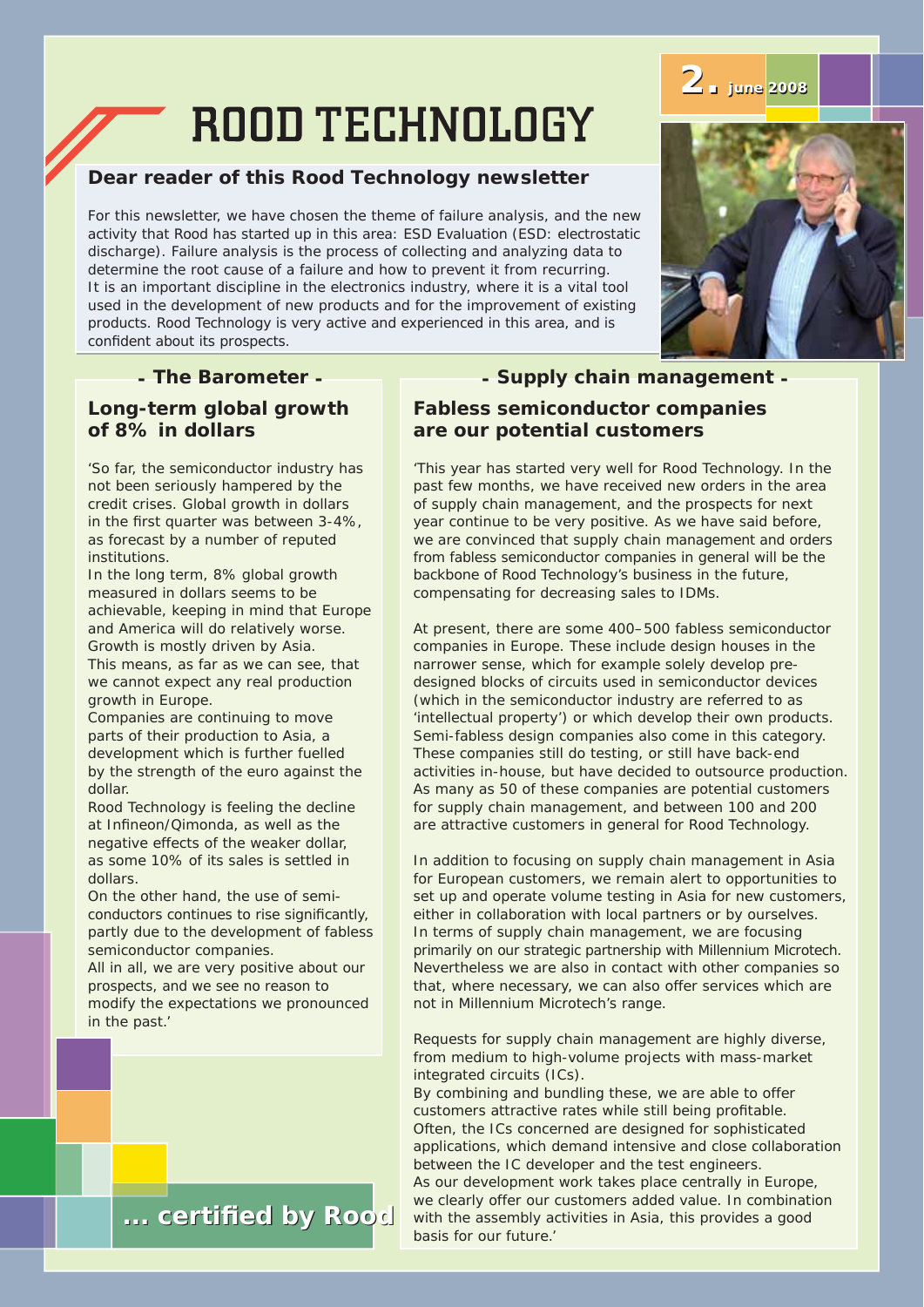#### *- From the inside -*

#### **This is the area for our future**



 We are talking to Ralf Schönfelder, Laboratory Manager Failure Analysis, who joined Rood Technology's Failure and Technology Analysis business unit in January 2004. 'When I joined Rood, I was the second employee in this business unit. At the time, we realized only 1-2% of total sales. After concluding a contract with a large IDM in the area of qualification analysis, the business unit grew rapidly:

sales increased enormously, in the last 5 years by about 60% p.a in average. At the end of 2005, there were five employees, and right now we have 10. In 2006 we started up a new activity: chip modification/repair by using Focused Ion Beam (FIB).'

This technique is particularly used in the semiconductor and materials science fields for site-specific analysis, deposition, and ablation of materials. The FIB is a scientific instrument that resembles a scanning electron microscope and uses a focused beam of gallium ions instead of electrons. Gallium ions are capable to sputter atoms from the surface. Because of this sputtering capability, the FIB is often used as a micro-machining tool in the semiconductor industry to patch or modify an existing semiconductor device. For example, in an integrated circuit, the gallium beam can be used to cut unwanted electrical connections or to deposit conductive material in order to make a connection.

'Recently, we have added the activity ESD Evaluation (ESD: electrostatic discharge) at the initiative of Peter Jacob of the Swiss company Empa. (See also the interview with Peter Jacob on page 3 and with Uwe Thieman on page 4).

Ralf sees plenty of growth opportunities in the failure analysis market.

'Almost all automotive IDMs in Europe (Germany, France, Italy, Austria, etcetera) outsource these services. The automotive industry uses more and more electrical devices, for example in airbags, braking systems, cruise control, etcetera. More products means that more devices can fail, and any failure has to be analyzed. You also see more rechecks being carried out. Because of safety, the time factor is also becoming ever more important. We must track down the root cause of a failure as fast as possible, in any case within eight days. Rood Technology has a good name in this sector. This is the area for our future.

Demand from the consumer market (LCD screens, monitors, laptops etcetera) is also increasing as more devices are being used and quality demands are also rising.'

Ralf is very happy in his current position. He enjoys discussing customers' problems and finds it a challenge to find solutions. The field he works in is so broad and complex that he and his staff learn something new every day. No analysis is like the first

The business unit currently focuses on the following activities:

- Failure analysis. Analysis of defective devices is carried out by using physical, chemical and metallurgical analytical methods. These methods are applied to confirm customer complained failures, to detect the area of the defect, to identify failure mechanisms and to initiate corrective actions for quality improvement.
- Qualification-related analysis. This analysis is carried out before and after various qualification tests performed by Rood's own Q&R laboratory to determine the influence of these environmental tests on package and chip-related problems.
- FIB service. This service offers customers the option of making modifications and/or performing analyses at the early stage of development of new devices.
- ESD evaluation/research. Research into the causes of electrostatic discharge in micro components, which appears to occur especially in robotics and assembly lines.



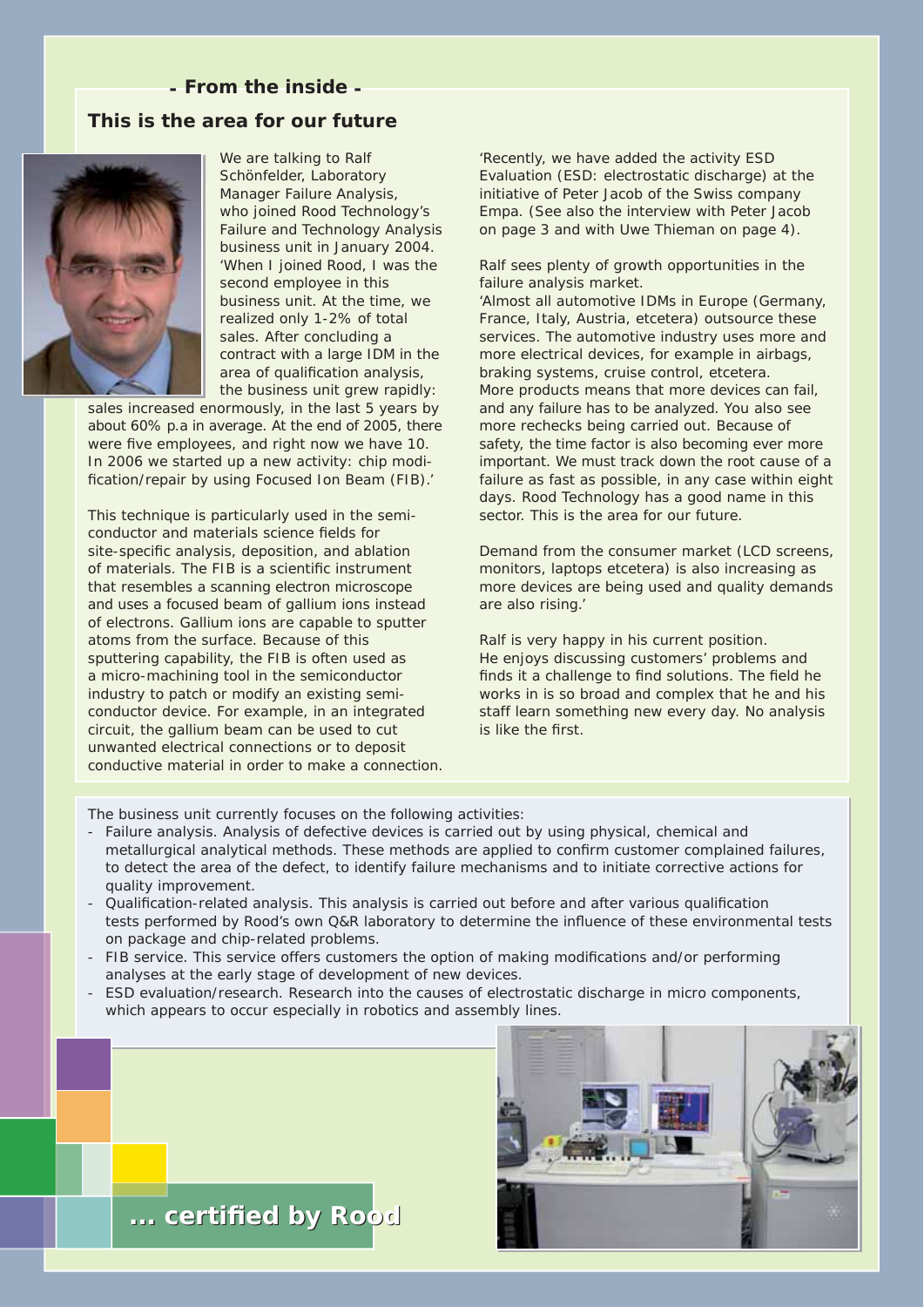#### *- From the outside -*

#### **A fruitful cooperation**

Peter Jacob has been doing research in the field of failure analysis for 25 years.

At present, he works part-time for Empa, the Swiss Federal Laboratories for Materials Testing and Research, and for EM Microelectronic-Marin SA, a semiconductor manufacturer. He is also an adviser to Rood Technology.



In the mid-1990s he decided to join Empa with his research team, where it is now involved in failure analysis and reliability tests both for components and for subsystems.

'We chose Empa because it had a great deal of experience in mechanics.

Combining mechanical and electrical expertise offers our customers many benefits.

Automotive applications, for example, frequently encounter both electrical and mechanical (reliability) problems in tramcars, trains, trolleybuses or cars.'

*- Shareholder information -*

#### **Financial agenda**

| 8 July 2008      | Publication half year<br>sales figures 2008 |
|------------------|---------------------------------------------|
| 7 August 2008    | Publication half year<br>figures 2008       |
| 7 August 2008    | Conference call for<br>press and analysts   |
| 13 November 2008 | Publication trading<br>update               |
| 12 January 2009  | Publication full year<br>sales figures 2008 |
| 26 February 2009 | Publication annual<br>figures 2008          |
| 26 February 2009 | Conference call for<br>press and analysts   |
| 12 March 2009    | <b>Publication annual</b><br>report 2008    |
| 26 March 2009    | Annual general<br>meeting of shareholders   |

Peter explains that the independent institute Empa has created a pool in which particularly companies in the electronics industry participate. 'We offer these companies the option of using our know-how and equipment for ten days per year at a fixed annual fee. Our customers are mostly constructors and designers that do not have the personnel and equipment to analyse devices or to do reliability engineering. When our workload became too much, we approached Rood Technology to take over some of our work. At the same time, Rood is also in the pool, so it can use Empa's equipment at favourable conditions. As equipment for failure analysis is very expensive, this enables Rood to make significant cost savings. Personally, I hire myself out to Rood as a consultant on a contract basis. This situation creates a high degree of knowledge exchange.'

Peter feels that the collaboration has been very fruitful, and cites as an example the research into the causes of electrostatic discharge in micro components, which appears to occur especially in robotics and assembly lines. A great deal of pooled research into this phenomenon is being done (see also the interview with Uwe Thieman on page 4). Peter is confident about the future workload in this field and performs also seminars and on-site trainings on ESDFOS-tool-dispositions for both Rood-employees and their customers.

Empa is an interdisciplinary research and services institution for material sciences and technology development.

Empa's research and development activities focus on meeting the requirements of industry and the needs of society, and link together applicationsoriented research and the practical implementation of new ideas, science and industry, and science and society.

At its three sites Empa has available the most modern laboratory facilities and the very latest analytical techniques. Coupled with the experience and know-how of over 800 staff, accumulated in its numerous laboratories over the

institution's 125-year history, the company constitutes a powerful analytic tool with outstanding infrastructure.

![](_page_2_Picture_18.jpeg)